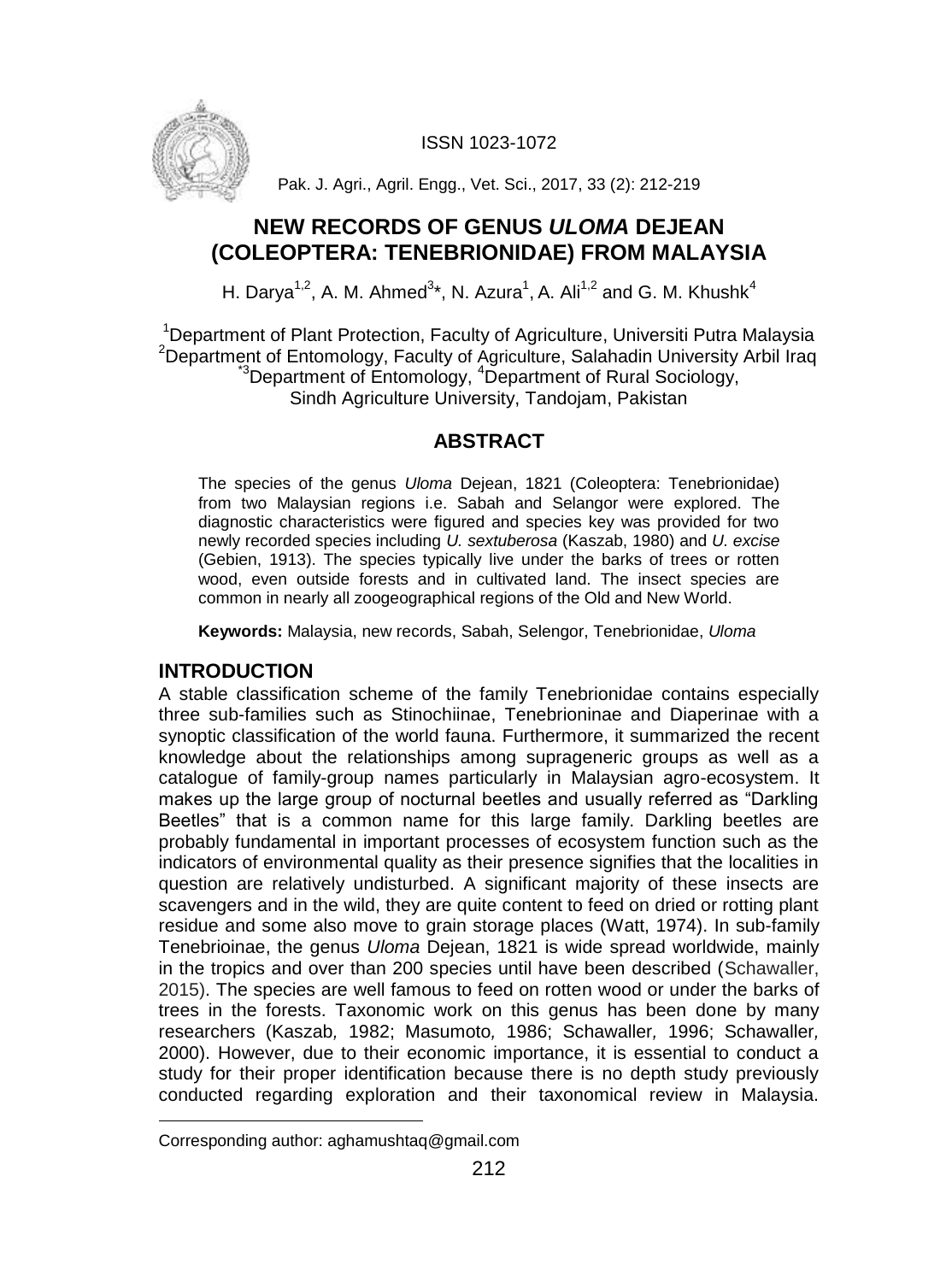Therefore, the present study was attempted in order to identify these species as proper control measures in future could judiciously be devised.

## **MATERIALS AND METHODS**

The insects were large in size and collected by hand directly from different parts of Malaysia; however few species were also obtained from Universiti Putra Malaysia (UPM), Universiti Kebangsaan Malaysia (UKM) and Forest Research Centre Kinabalu National Park (KNP). The collected insects were brought at Department of Plant Protection, Faculty of Agriculture, UPM, Malaysia for further studies. We followed the similar procedure described by Darya *et al.* (2017) for killing and saving of specimen. A Dino Lite digital microscope (AnMo Electronic Corp, Taiwan) was used to observe the morphological characteristics of insect species except the tiny structure of the insect body which was examined through Dino-Eye digital microscope (5 MP, AnMo Electronic Corp, Taiwan). Meanwhile, the whole body image and scale characters of the insects were observed by using Canon DSLR Camera (EOS 70 D, 55-135mm lenses, Japan). The illustration was done through Adobe illustrator CC and Wacom Cintiq 13HD. Finally, the taxonomical key was constructed after observing all these insects.

## **RESULTS AND DISCUSSION**

The overall, eight genera *Leprocaulus, Derosphaerus, Pseudoblaps, Amarygmus, Gonocephalum, Alphitobius, Tribolium* and *Uloma* were identified from sub-family Tenebrioninae and their key was constructed. However, only two species from genus *Uloma* such as *U. sextuberosa* and *U. excise* were described.

### **A. Key to sub-family Tenebrioninae**

The general morphological characteristics of sub-family Tenebrioninae are usual transverse labrum. Maxilla with or without lacinialuncus, mandibular mola frequently finely striate, procoxal cavities open or closed in some tribes and claws simple.

#### **B. Key to the genera of subfamily Tenebrioninae**

| $1 -$ | Elytra smooth or punctuate randomly, femur apex not wider in the posterior             |
|-------|----------------------------------------------------------------------------------------|
| $1$ - | Elytra punctate- striate, femur with apex half very thin then it becomes very wider in |
| $1 -$ |                                                                                        |
| $2$ - | Mandible squared shaped, mentum with clear lobe  Derosphaerus                          |
| $2 -$ |                                                                                        |
| $3 -$ |                                                                                        |
| 3-    |                                                                                        |
| 4`-   | Antenna very long and reaching almost the middle of the body  Amarygmus                |
| 4-    | Pronotum with front edge straight slightly concave and the head is not declivous  6    |
| 5 -   | Pronotum with front edge strongly depressed and the head is deeply declivous           |
|       |                                                                                        |
| 5-    |                                                                                        |
| 6`-   |                                                                                        |
| 6-    | Protibiae with external border pectinate, aedeagus with pointy basal part <b>Uloma</b> |
| $7 -$ | Protibiae with external border not pectinate, basal part of aedeagus is not            |
|       |                                                                                        |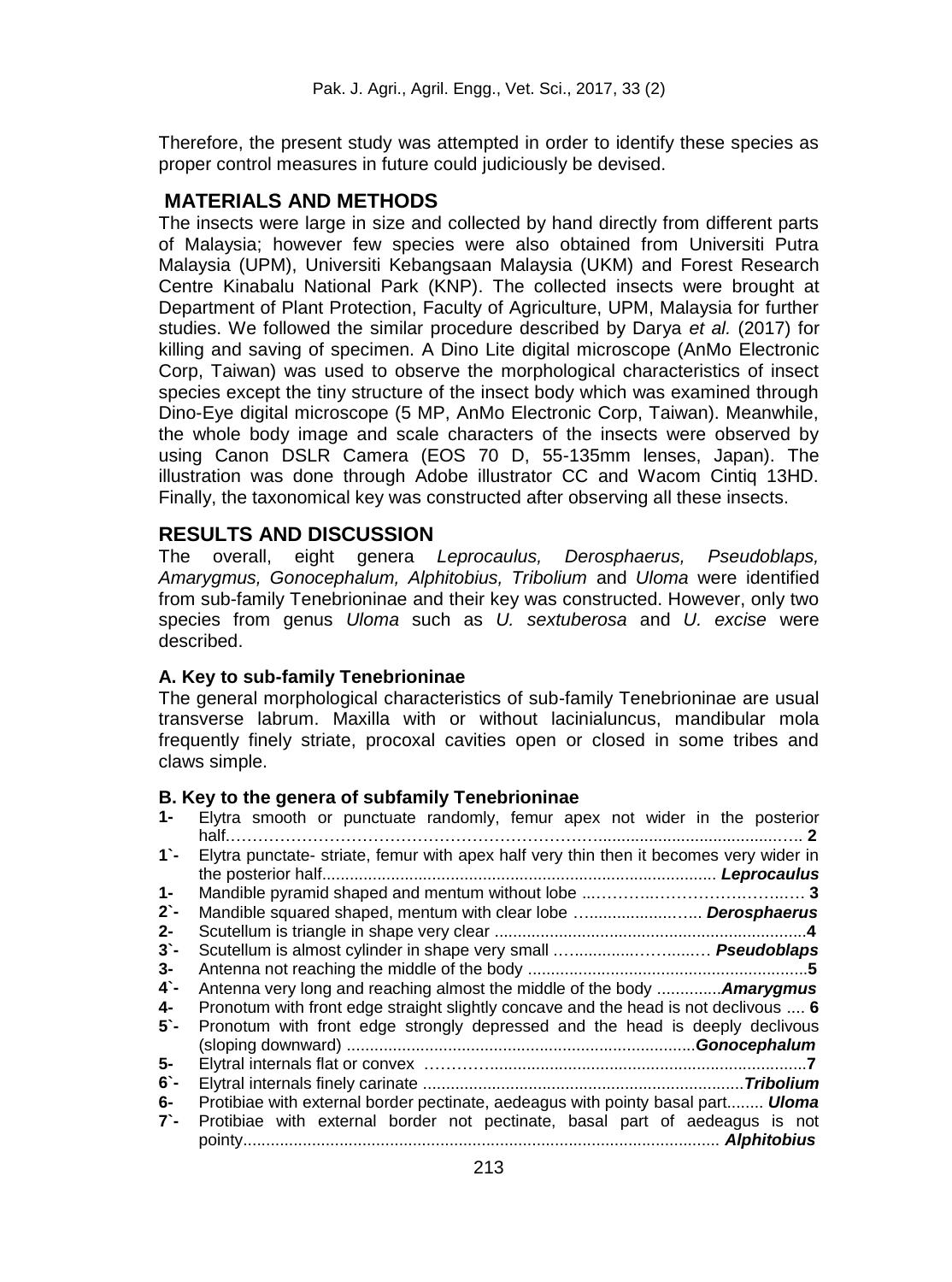### **C.** *Uloma sextuberosa* **Kaszab, 1980**

#### **i. Type material examined**

Selangor: Universiti Kebangsaan Malaysia [UKM], 1998, Darya H., 2 female specimens. Selangor: Ayer hitam forest, [IMUPM], 1990, Darya H., 1 female specimen.

#### **ii. Additional material examined**

*Uloma* Cast. Hist. Nat. II, 1840, p. 219.— Redt. Gatt. 1845, p. 127; Fn. Austr.1849, p. 52 u. 593; ed. II, 1858, p. CVII u. 606; ed. III, 1874, p. CXIX u.II, p. 111.— Muls. Col. Fr. Latigenes1854, p. 231.— Bach. Käferf. III, 1856, p. 207. — Lacord. Gen. Col. V, 1859, p. 332. —Thoms. Skand. Col. I, 1859, p. 117; VI, 1864, p. 260. — Jacq. du Val, Gen. Col. d'Eur. III, 1861, p. 301. — Hörn, Revis. Tenebr.1870, p. 370. — Bates, Ent. Monthly Mag. IX, 1873, p. 182.— Seidl. Fn. Balt. 1875. p. 97 (Gatt.); ed. II, 1891,p. 133 (Gatt.); Fn. Transsylv, 1891. p, 133 (Gatt.); Naturg. Ins. Deutschi.V, 1894, p. 591, 593. —J. Lee. and Hörn, Class. Col. N. Amer. 1883, p.381.— Desbr. Frelon XI, 1902, p. 13.

#### **iii. Description**

Body was short and stout, oval, convex with total length of 7-8mm and maximum width was at elytra of 3mm and black in colour. In head, front was flattened, with clypeus gently sinuate, compound eyes oval prominent, distance between the eyes about 0.5-0.6mm. Antennae and mouth parts have been displayed in Plate 1.

Antennae were with 11 antennomers, filiform in shape, about 1.6-1.9mm in length**,** antennomeres from five to nine with somewhat pointed sharp distal border at inner side and they were gradually enlarged. The last segment was circular in shape and in the labrum the tormal arms mesal were not extended. Epitorma was absent and ciliate by black setae on the anterior margin. Labium was mentum with three segmented palps, maxilla with single lacinialuncus, palpi consisted of four segments and mandibles were bi-dentat. The thorax including pronotum with legs as described in Plate 2 in which pronotum was convex and transverse. The anterior borders were fine, lateral, basal borders were strongly margined, and the lateral borders were rounded, and distinctly margined. The surface was smooth and prosternum was flat. In fore-leg, protibiae were distinctly dilated apically, the external border were pectinate and had dense fine setae on the ventral border. All segments of the tarsus were almost same in the size and the last segment carried two strong claws. In, mid-leg, mesotibiae bearded some spurs and the first and the last segments of the tarsus were same in the length. Metatibiaein hind leg was cylindrical in shape and in the four segmented tarsus, the first and the last segments were almost same in the length. The illustration of elytra and aedeagus are presented in Plate 3. The length of elytra was 4.5-4.7 mm, obovate and convex in structure. Puncture of elytral rows was on disc smaller than convex intervals, but nearly as broad as intervals laterally. Lateral border in dorsal view was visible only at base however the scutellum was triangular in shape with some minute punctures. The length of aedeagus was 1.1-1.4 mm.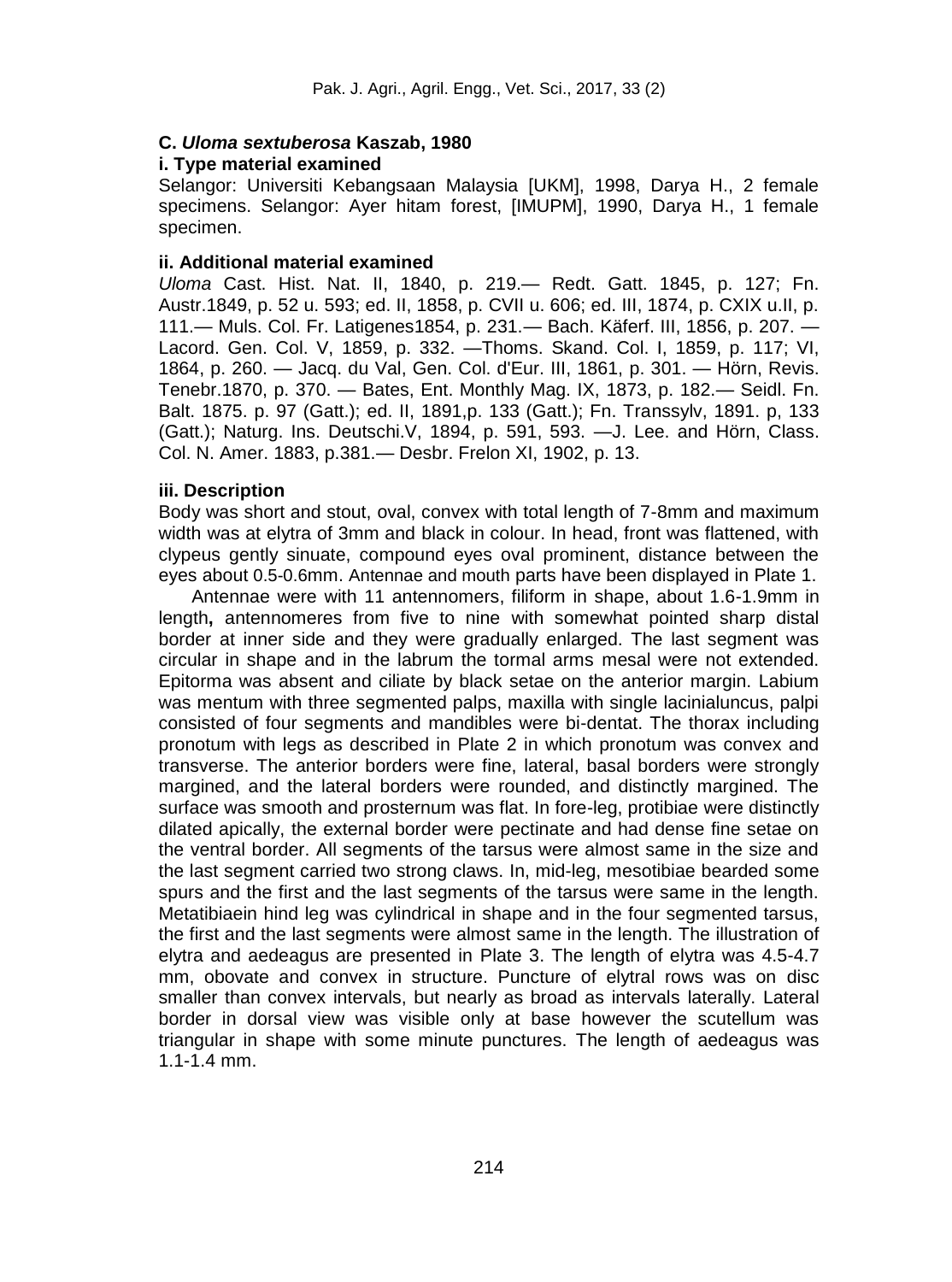

**Plate 1.** Antenna and mouth parts of *U. sextuberosa* (a) Antennae (b) Labrum (c) Labium (d) Maxilla (e) Mandible



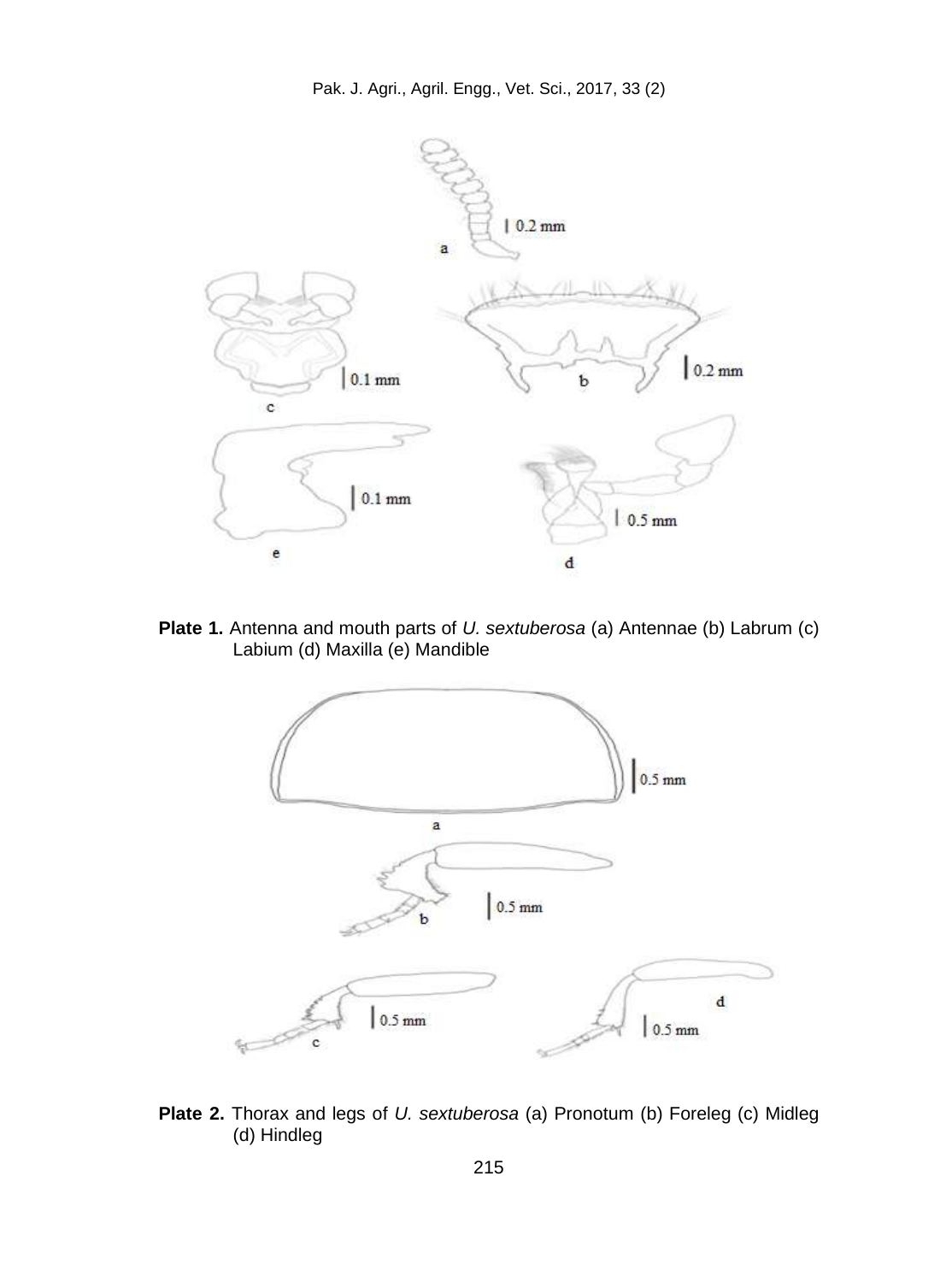Pak. J. Agri., Agril. Engg., Vet. Sci., 2017, 33 (2)



**Plate 3.** Elytra and Aedeagus of *U. sextuberosa* (a) Elytra (b) Aedeagus



**Plate 4.** Antenna and mouth parts of *U. excise* (a) Antennae (b) Labrum (c) Labium (d) Maxilla (e) Mandible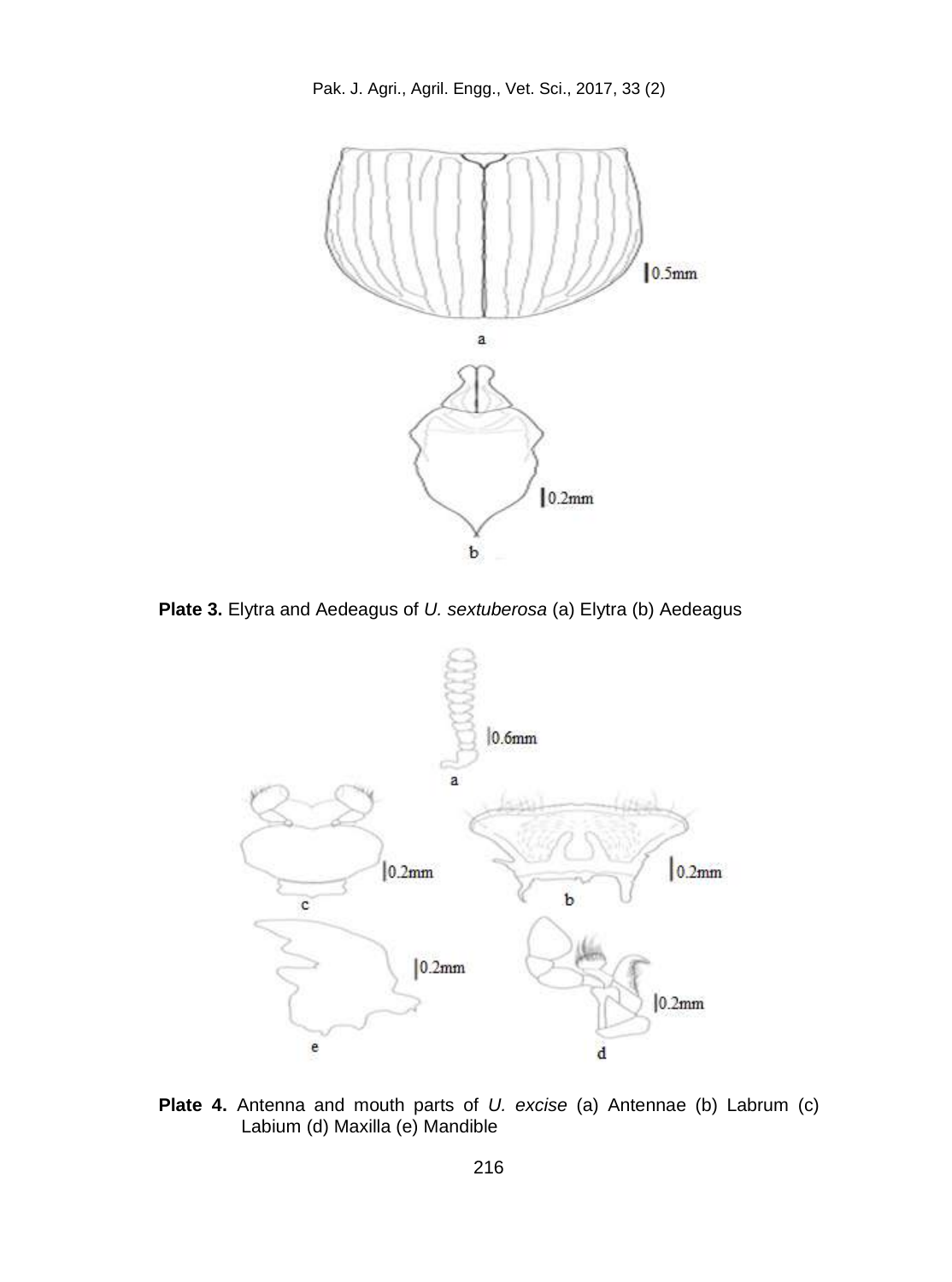Pak. J. Agri., Agril. Engg., Vet. Sci., 2017, 33 (2)



**Plate 5.** Thorax and legs of *U. excise* (a) Pronotum (b) Foreleg (c) Midleg (d) Hindleg



**Plate 6.** Elytra and Aedeagus of *U. excise* (a) Elytra (b) Aedeagus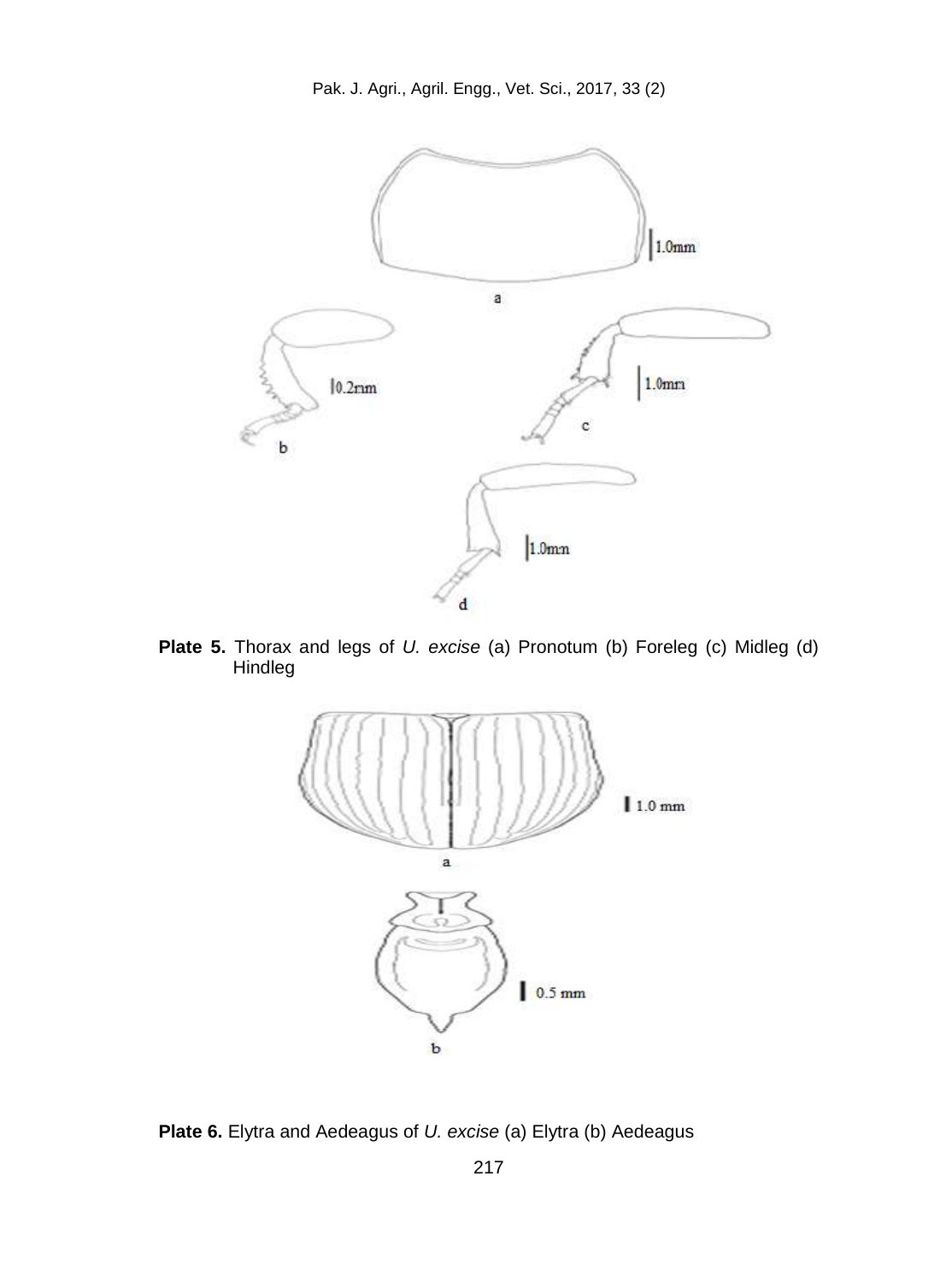### **iv. Distribution**

Malaysia: (Selangor, Sabah, preserved in UKM Insect museum)

### **A.** *Uloma excise* **(Gebien, 1913)**

#### **i. Type material examined**

Selangor: Universiti Kebangsaan Malaysia [UKM], 1991, Darya H., 1male specimen.

#### **ii. Additional material examined**

*Uloma* Cast. Hist. Nat. II, 1840, p. 219. — Redt. Gatt. 1845, p. 127; Fn. Austr.1849, p. 52 u. 593; ed. II, 1858, p. CVII u. 606; ed. III, 1874, p. CXIX u.II, p. 111. — Muls. Col. Fr. Latigenes 1854, p. 231. — Bach. Käferf. III, 1856, p. 207. — Lacord. Gen. Col. V, 1859, p. 332. —Thoms. Skand. Col.I, 1859, p. 117; VI, 1864, p. 260. — Jacq. du Val, Gen. Col. d'Eur. III, 1861, p. 301. — Hörn, Revis. Tenebr.1870, p. 370. — Bates, Ent. Monthly Mag. IX, 1873, p. 182. — Seidl. Fn. Balt. 1875. p. 97 (Gatt.); ed. II, 1891, p. 133 (Gatt.); Fn. Transsylv, 1891. p, 133 (Gatt.); Naturg. Ins. Deutschi.V, 1894, p. 591, 593. —J. Lee. AndHörn, Class. Col. N. Amer. 1883, p.381. — Desbr. Frelon XI, 1902, p. 13.

### **iii. Description**

Body was oval, convex, total length of 14-16 mm, maximum width at elytra of 5 mm and reddish brown in colour. In head, front was spherical with clypeus gently sinuate, compound eyes oval prominent and the distance between eyes were about 1.1-1.3 mm. Antennae and mouth parts are presented in Plate 4 in which antennae with 11 antennomers, filiform in shape, about 1.6-1.9 mm in length**,** antennomeres from four to nine with somewhat pointed sharp distalborder at inner side, they were gradually enlarged and the last segment was circular in shape.

In labrum, the tormal arms mesal were not extended, epitorma was appeared and ciliate by black setae on the surface. Labium was mentum with three segmented palps, maxilla with single lacinialuncus, palpi consisted of four segments, and mandibles were with one apical tooth.The illustration of thorax including pronotum and legs have been described in Plate 5.

The pronotum was slightly convex and transverse. Anterior and lateral borders were strongly margined, the lateral borders were rounded and distinctly margined, the surface was smooth and prosternum was flat. Protibiae fore legs was distinctly dilated apically, the external border were pectinate and bearing dense fine setae on the ventral border. All segments of the tarsus were almost same in the size and the last segment carried two strong claws. Mesotibiaein mid leg had some spurs, the first and the last segments of the tarsus were same in the length. Metatibiaein hind leg was cylindrical in shape and in four segmented tarsus, the first and the last segments were almost same in the length. The elytra and aedeagus are presented in Plate 6.

The length of elytra was 8.4-8.7 mm, obovate and convex in structure. Puncture of elytralal rows on disc smaller than convex intervals but nearly as broad as intervals laterally. Lateral border in dorsal view was visible only at base. The scutellum was oblong with some minute punctures. The length of aedeagus was 3.4-3.7 mm.